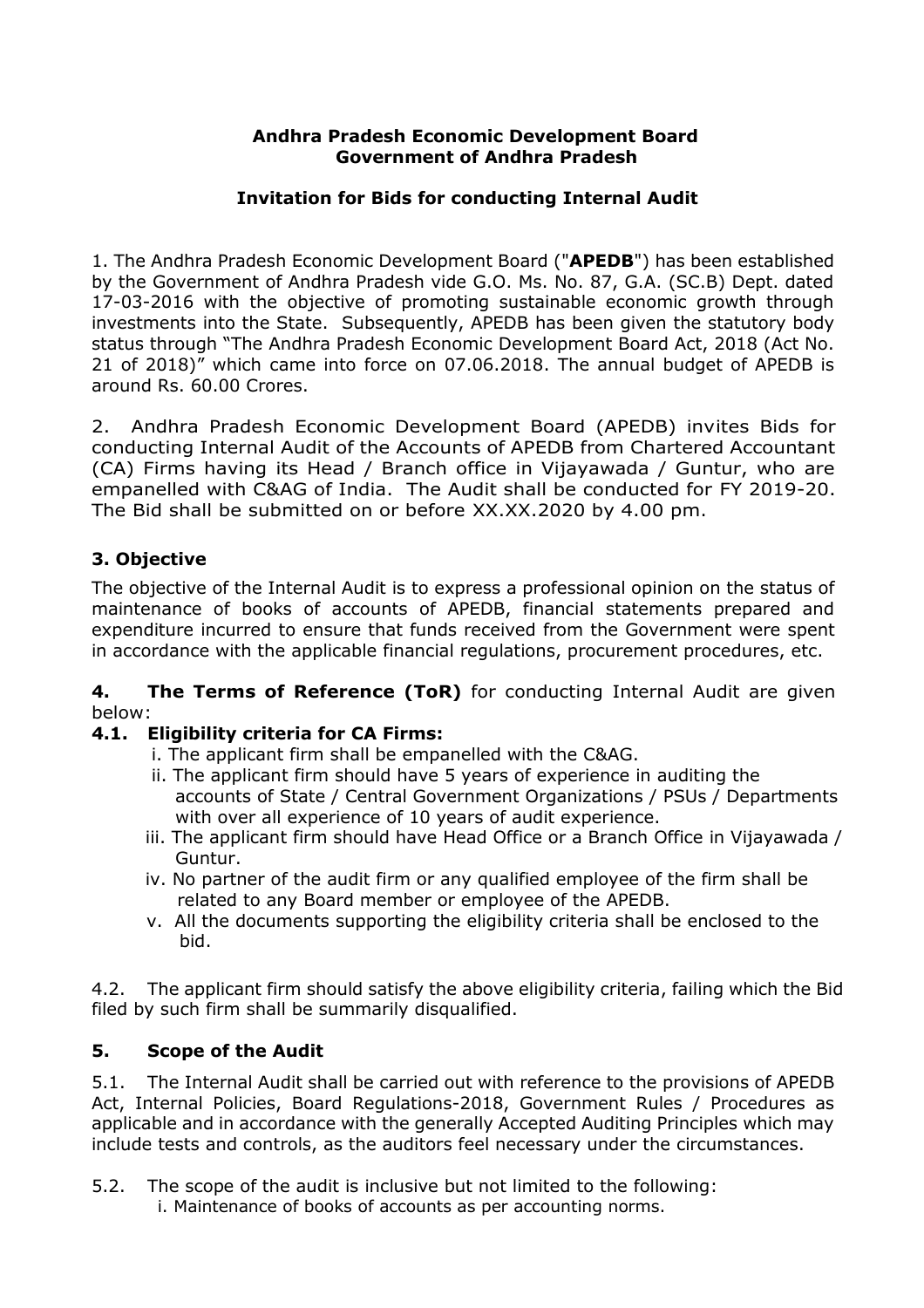ii. Procurement of goods and services as per the prevailing norms as per Internal Policies and Board Regulations-2018 and applicable Government Rules & Procedures.

- iii. Proprietary of all expenditure incurred from the budget of APEDB.
- iv. Checking of statutory compliance as applicable to APEDB.
- v. Process & terms of engagement of Consultants and its proprietary.
- vi.The Internal Auditors shall submit Internal Audit Report on Quarterly basis
- vii. The CEO, APEDB shall have the right to enhance the scope of audit during the period of audit on related subjects.

#### **6. Selection Criteria**

 The CA Firm with the lowest financial bid among all eligible bidders shall be selected for assignment of the work. The minimum audit fees of ICAI may be taken into consideration while submitting the bid.

7. The audit firm selected as such shall complete the audit and submit report on the Audited Accounts in the given time.

8. The Chief Executive Officer, APEDB reserves the right to cancel the process without assigning any reason at any point time during the process.

9. (a) The Bidders shall submit the bids in two separate documents

- i. Cover-I shall contain all the supporting documents with regard to eligibility Criteria of the CA firm.
- ii. Cover-II shall contain Financial Bid (Fee Quotation).
- (b) Financial bid of the qualified bidders will only be opened after due verification of the eligibility criteria submitted in cover-I.

10. The Bids in a sealed cover (containing cover-I & cover-II) duly mentioning the subject line "Bid for conducting Internal Audit in APEDB" on the cover shall be submitted on or before 23.08.2020 by 4.00 pm. at O/o. The Chief Executive Officer, Andhra Pradesh Economic Development Board (APEDB), O/o Commissioner of Industries, Government Regional Printing Press, Mytulamapadu, Vijayawada – 522 011. Sri AVN Prasad, Consultant (Mobile No. 9885680600), may be contacted for any clarifications in this regard.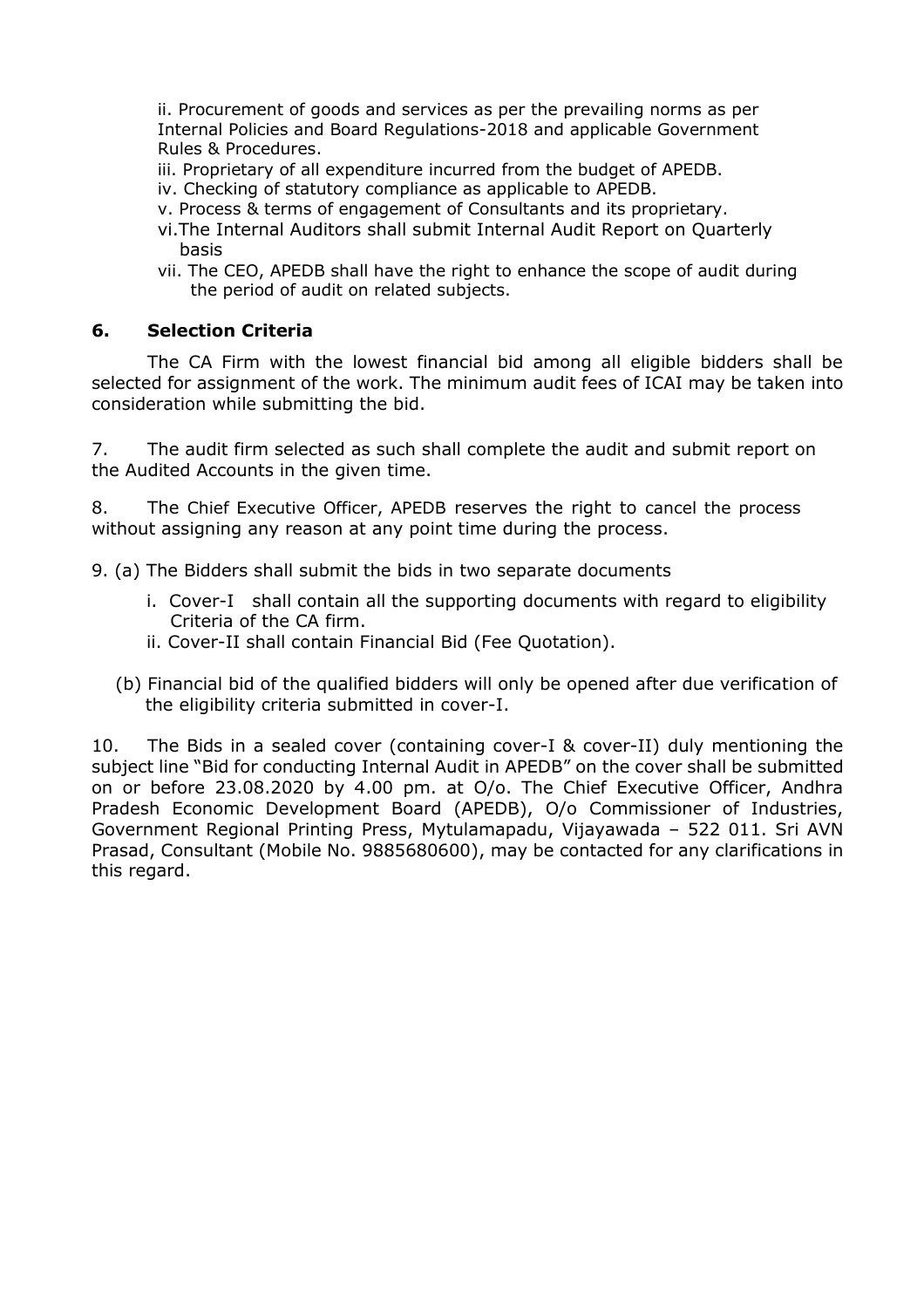# **Criteria (Detailed) and Scoring Scheme for Short listing at the EoI stage**

|    | <b>Criteria</b>                                                                                                                               | <b>Scoring</b>                                                                                                                                                                                                                                                                                                                                   | <b>Maximum</b><br><b>Points</b> | <b>Documentation</b>                                                                                                                                                                                                                              |
|----|-----------------------------------------------------------------------------------------------------------------------------------------------|--------------------------------------------------------------------------------------------------------------------------------------------------------------------------------------------------------------------------------------------------------------------------------------------------------------------------------------------------|---------------------------------|---------------------------------------------------------------------------------------------------------------------------------------------------------------------------------------------------------------------------------------------------|
| 1. | Long Standing of<br>the firm                                                                                                                  | 1 point for each year of<br>existence over 10 years                                                                                                                                                                                                                                                                                              | 10                              | Date of Constitution of the<br>firm as evidenced from<br>the<br>firm<br>constitution certificate<br>issued by ICAI                                                                                                                                |
| 2  | Turnover of the<br>firm for the last<br>three financial<br>years (FY) from<br>audit and<br>assurances<br>services<br>"Specified<br>Turnover") | 15 points for<br>$\bullet$<br>Specified Turnover<br>of Rs. 50 lacs or<br>above in each of the<br>last three FYs;<br>10 Points for<br>$\bullet$<br><b>Specified Turnover</b><br>of Rs. 50 lacs and<br>above in at least<br>two of the last three<br>FYs;<br>7 points for<br>Specified Turnover<br>of Rs. 25 lacs and<br>less than Rs. 50<br>lacs. | 15                              | Self-certified; the Audit<br>Firm will provide the total<br>turnover<br>the<br>and<br>Specified<br>Turnover<br>"Turnover" would<br>mean<br>the<br>professional<br>fee<br>earned excluding service<br>tax and travelling, if billed<br>separately. |
| 3. | Experience and<br>Association of<br>Partners                                                                                                  | 3 points for each<br>$\bullet$<br>Partner with PQE of<br>10 years or more<br>with the firm<br>2 points for each<br>$\bullet$<br>Partner with PQE of<br>years<br>5.<br>or<br>more<br>with the firm<br>point for each<br>1<br>٠<br>Partner with PQE of<br>more than 1 year<br>with the firm.                                                       | 15                              | List of Partners with date<br>qualification<br>of<br>and<br>number of year of PQE<br>with the firm supported by<br>the latest firm constitution<br>certificate issued by ICAI.                                                                    |